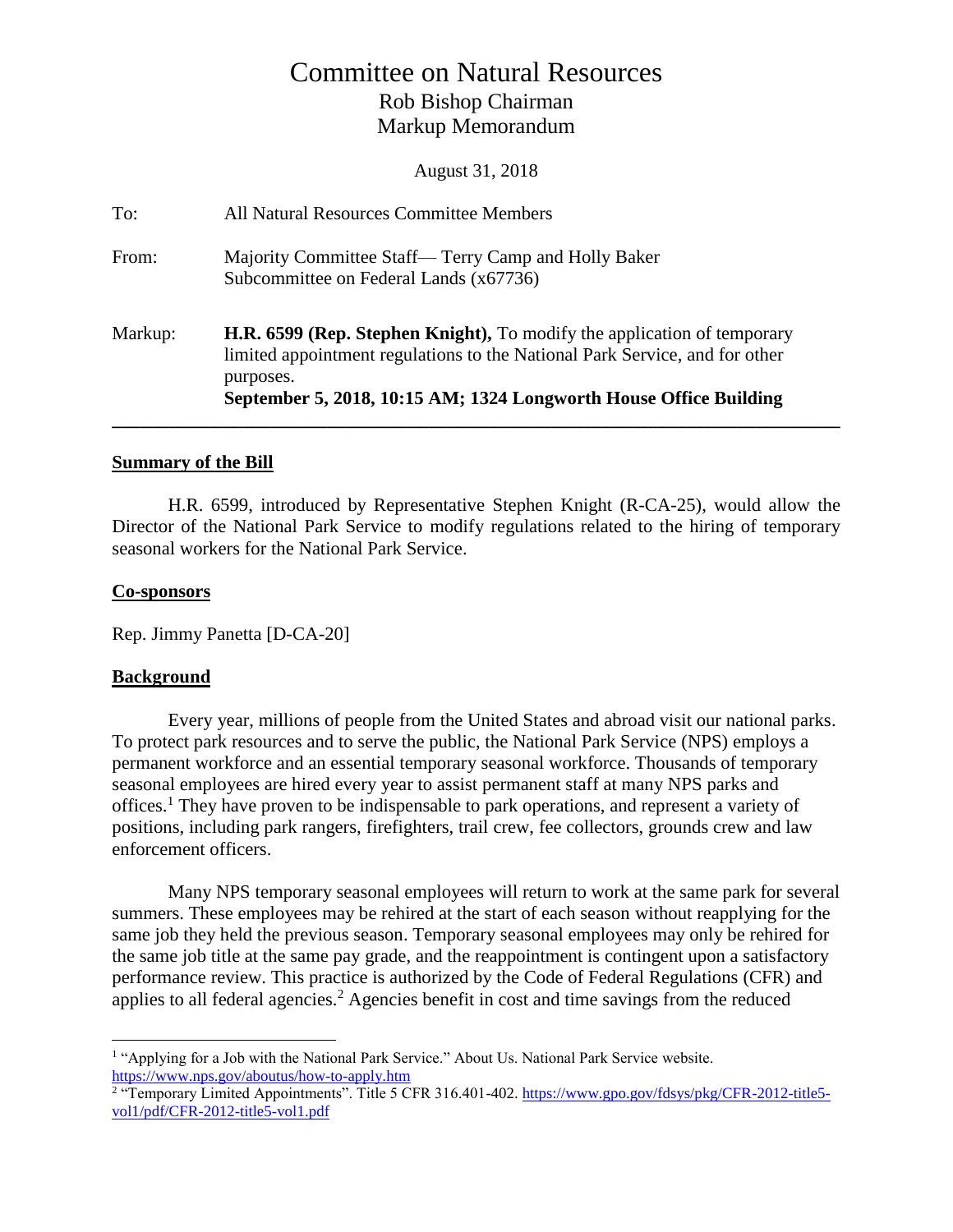recruitment, interviewing, and vetting workload, and temporary seasonal employees gain an element of certainty in their summer employment plans.

Recently, the NPS's interpretation and implementation of the applicable federal hiring regulations have been called into question by the Office of Personnel Management (OPM). In October 2016, OPM conducted a human resources audit of NPS workforce strategies, staffing operations, and compliance with laws, regulations and policies.<sup>3</sup> OPM was particularly concerned with the perceived misuse of time-limited appointing authorities, including the temporary seasonal rehire authority.

The crux of the issue is the interpretation of the term "major subdivision" in the applicable regulation found at section 316.401 of title 5, Code of Federal Regulations (CFR). For an employee to have rehire eligibility, the employee must not work more than six months in a major subdivision of an agency. OPM defines "major subdivision" as the bureau of a federal agency, e.g. the NPS. The NPS interpreted "major subdivision" as an individual park unit, e.g. Yellowstone National Park.<sup>4</sup> NPS had been permitting temporary seasonal employees to work a summer season in one park and a winter season in a different park unit. In OPM's view, such an employee had worked more than six months and in cases where such an employee was subsequently rehired non-competitively, the NPS had violated the federal regulation.

The NPS was directed by OPM to make operational changes to ensure compliance with regulations that govern the hiring and rehiring of temporary seasonal employees.<sup>5</sup> The implementation of the directive created confusion for NPS managers, hiring officials, and temporary seasonal employees expecting to return to their previously held positions.<sup>6</sup> It also threatened the ability of parks to open and operate as normal for the upcoming season. Many temporary seasonal employees lost their ability to be rehired under this simplified authority, and were left unexpectedly out of a job they had planned on.<sup>7</sup>

H.R. 6599 would authorize the NPS Director to define the term "major subdivision" in the CFR as it pertains to the NPS. This specific reference is in section 316.401 of subpart D of part 316 of title 5, Code of Federal Regulations.<sup>8</sup> This bill also states that the requirement that a position be in the same local commuting area shall not apply.

 $\overline{a}$ 

<sup>3</sup> US Office of Personnel Management. October 2016. "HR Transformation and Talent Management at the National Park Service: FY15-FY16".

<sup>4</sup> National Park Service Memorandum. May 15, 2018. "Updated Guidance for the Determination and Use of Non-Competitive Rehire Eligibility for Temporary Seasonal Appointments".

<https://www.nps.gov/aboutus/upload/Updated-Guidance-Non-Competitive-Rehire.pdf> *5 Id.* 

<sup>6</sup> NTEU The National Treasury Employees Union. Letter from National President Anthony M. Reardon to the Honorable Tom McClintock, Chairman Subcommittee on Federal Lands and the Honorable Colleen Hanabusa, Ranking Member Subcommittee on Federal Lands. Dated April 16, 2018.

<sup>&</sup>lt;sup>7</sup> "Many Lose Jobs after National Park Service Changes Interpretation of Seasonal Work Rule". Government Executive. April 20, 2018[. https://www.govexec.com/management/2018/04/many-lose-jobs-after-national-park](https://www.govexec.com/management/2018/04/many-lose-jobs-after-national-park-service-changes-interpretation-seasonal-work-rule/147618/)[service-changes-interpretation-seasonal-work-rule/147618/](https://www.govexec.com/management/2018/04/many-lose-jobs-after-national-park-service-changes-interpretation-seasonal-work-rule/147618/)

<sup>&</sup>lt;sup>8</sup> "Temporary Limited Appointments". Title 5 CFR 316.401-402[. https://www.gpo.gov/fdsys/pkg/CFR-2012-title5](https://www.gpo.gov/fdsys/pkg/CFR-2012-title5-vol1/pdf/CFR-2012-title5-vol1.pdf) [vol1/pdf/CFR-2012-title5-vol1.pdf](https://www.gpo.gov/fdsys/pkg/CFR-2012-title5-vol1/pdf/CFR-2012-title5-vol1.pdf)